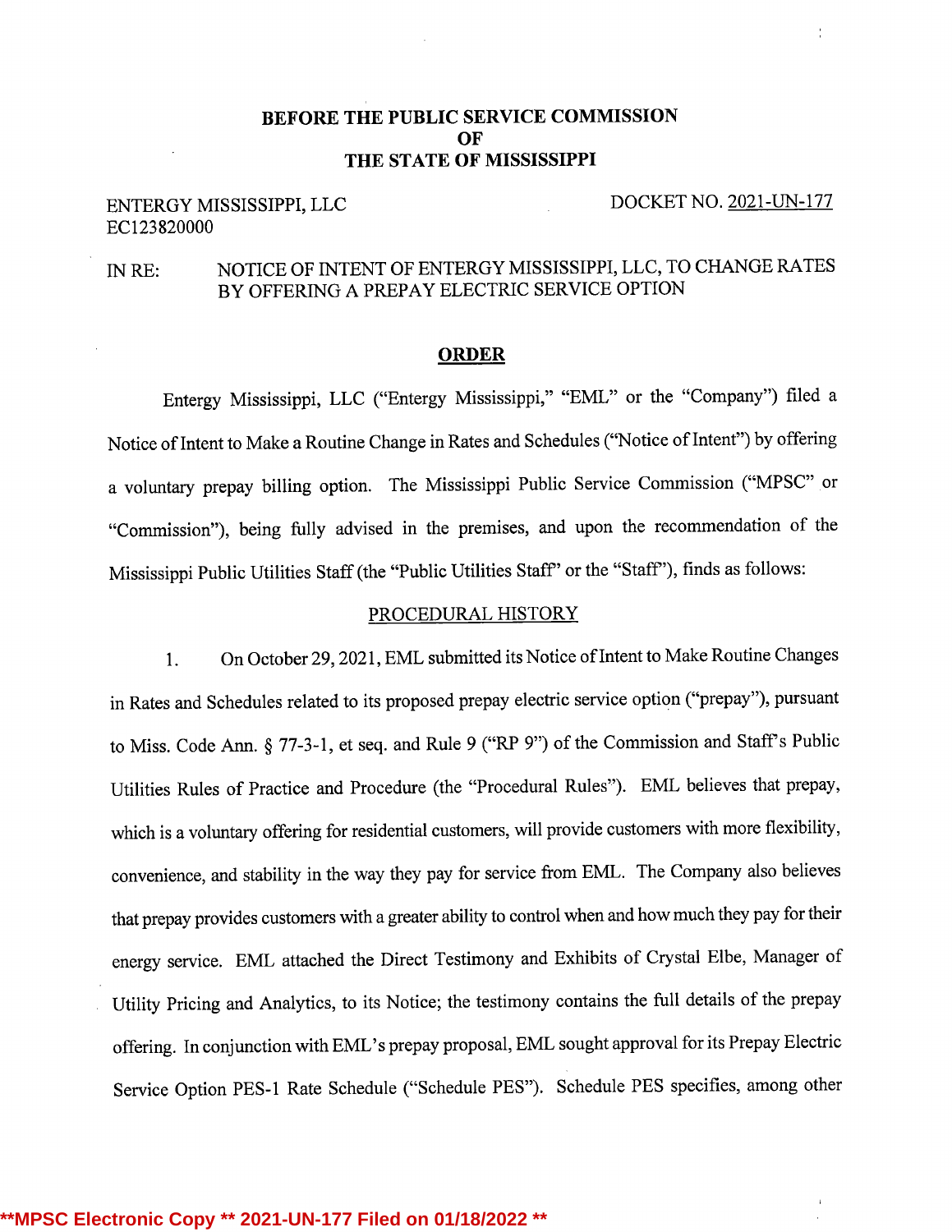provisions, which EML customers are eligible to sign up for this voluntary offering and the processes for enrollment, application, disconnection,and withdrawal. Schedule PES was attached to the Direct Testimony of Ms. Elbe.

2. On December 2, 2021, the Commission entered a Suspension Order requesting that <sup>a</sup> full investigation of the lawfulness of the Notice of Intent filing be made by the Staff.'

3. Notice of the Filing was given as required by law and this Commission's Procedural Rules by publication on December 27, 2021, in The Clarion Ledger, <sup>a</sup> newspaper of general circulation published in Jackson, Mississippi. No interventions have been sought or granted in this matter.

4. The Staff investigated Entergy Mississippi's filing and had the benefit of data provided by the Company. The Staff propounded data requests, to which the Company has fully responded.

### FINDINGS AND CONCLUSIONS

5. The Commission finds that, as explained in the Notice of Intent, prepay is <sup>a</sup> voluntary electric service option available to residential customers, enabled by Advanced Metering Infrastructure (AMI) and supporting technology, software, and systems. Prepay allows qualifying residential customers to buy <sup>a</sup> dollar amount of electricity in advance of using that electricity. After the customer establishes a prepaid account balance, EML will then deduct the cost of each day's usage from the customer's prepaid account balance.

6. The Commission further finds that, as set forth in the testimony of Ms. Elbe, there are multiple potential benefits provided by this offering, including: (1) customers having control over

<sup>i</sup> Although the filing and Schedule PES were allowed to go into effect thirty days after EML's October 29, <sup>2021</sup> filing (which was November28, 2021), pursuant to Miss. Code Ann. § 77-3-37 and Procedural Rule 9, EML has opted not to implement the filed tariff pending an Order by the Commission.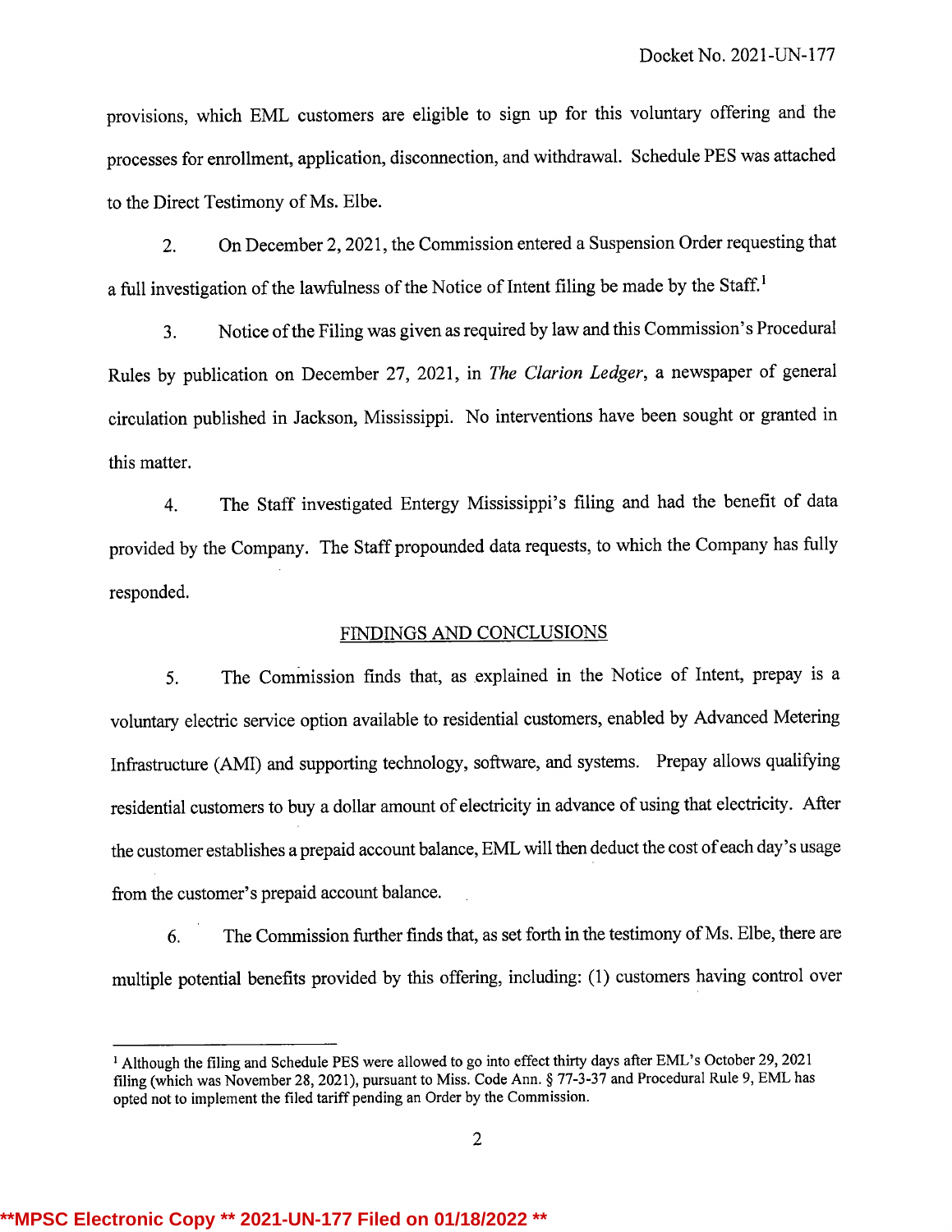when and how much they prepay; (2) customers having <sup>a</sup> heightened awareness of how electric usage relates to billed amounts; (3) <sup>a</sup> potential reduction of fees for participating customers; and (4) benefits to non-participating customers from operational efficiencies such as reduced costs from paper billing, collections, and complaint handling, as well as the likelihood of reduced write-offs for non-payment in the form of <sup>a</sup> reduction in bad debt expense.

7. The Commission also finds that Schedule PES adequately explains the terms of the program, including, but not limited to: qualification requirements for prepay, offerings that are incompatible with prepay, the repayment process for customers who wish to transfer an arrearage balance to a prepay customer account, and the processes for enrollment, payments, checking balances, alerts/notices, disconnection, reconnection, and withdrawal from the offering.

8. The Commission finds the EML has considered and provided protections for customers who choose to enroll in prepay, specifying times during which power will not be disconnected, even if the customer has <sup>a</sup> zero or negative balance.

9. The Commission finds that prepay customers should not and will not receive <sup>a</sup> monthly bill under prepay. Rather, customers will receive electronic information about their usage and the associated cost, and customers can choose to receive automated notifications about their balance as often as daily. Customers will still have access to their daily billing and payment history and will be able to.see their daily kWh usage as well as their payment history.

10. The Commission also finds that Ms. Elbe's example of how the prepay daily rate is determined (as referenced in the exhibit to her testimony) is reasonable and appropriate.

11. The Commission further finds that customers must have qualifying advanced metering technology installed to participate in prepay, which means an advanced meter with enabled

3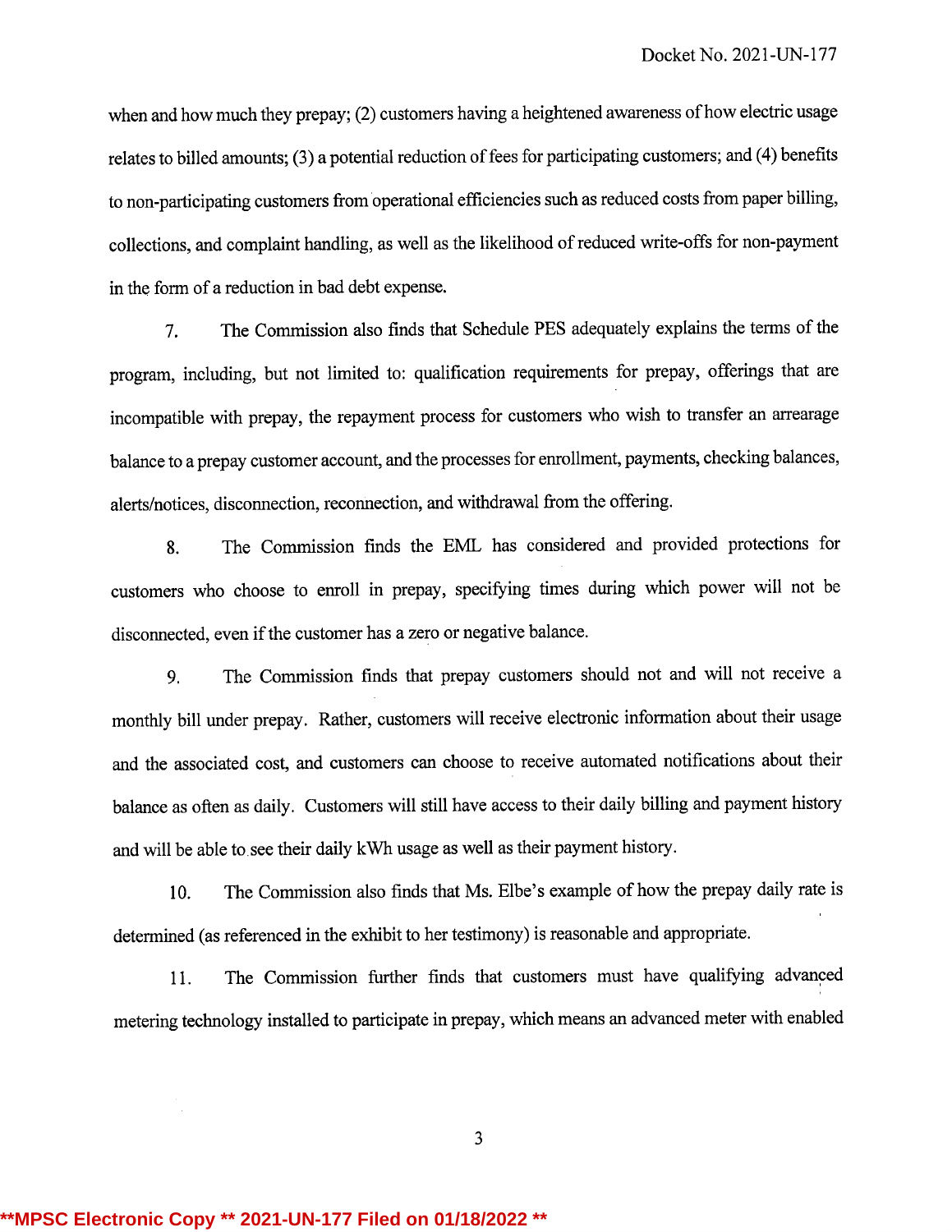remote disconnect and reconnect functionality, features which exist for the significant majority of residential customers with advanced meters.

12. Having reviewed the testimony of Ms. Elbe and the exhibits to her testimony, including Schedule PES, the Commission agrees with EML's proposal to offer <sup>a</sup> prepay billing option and implementation of Schedule PES.

13. The Commission finds that approving such <sup>a</sup> billingoption is within its jurisdiction.

14. The Commission finds that prepay and Schedule PES are consistent with the public interest for the reasons stated above.

15. The Commission finds that Schedule PES is just and reasonable, consistent with applicable law and the rules of this Commission, and should be allowed to go into effect as provided for herein.

IT IS THEREFORE ORDERED by the Commission that:

1. The Commission approves EML's request to implement the prepay offering, as particularly described and set out herein and in the Notice of Intent, Direct Testimony of Ms. Crystal Elbe and Exhibits CKE-1 and CKE-2 filed by EML.

2. Schedule PES is hereby approved and ordered into effect as of the date of this Order.

3. This Order shall be in full force and effect from and after the date of its Entryand shall be deemed issued on the day it is served on the parties herein by the Executive Secretary of the Commission who shall note the service date in the file of this Docket.

4